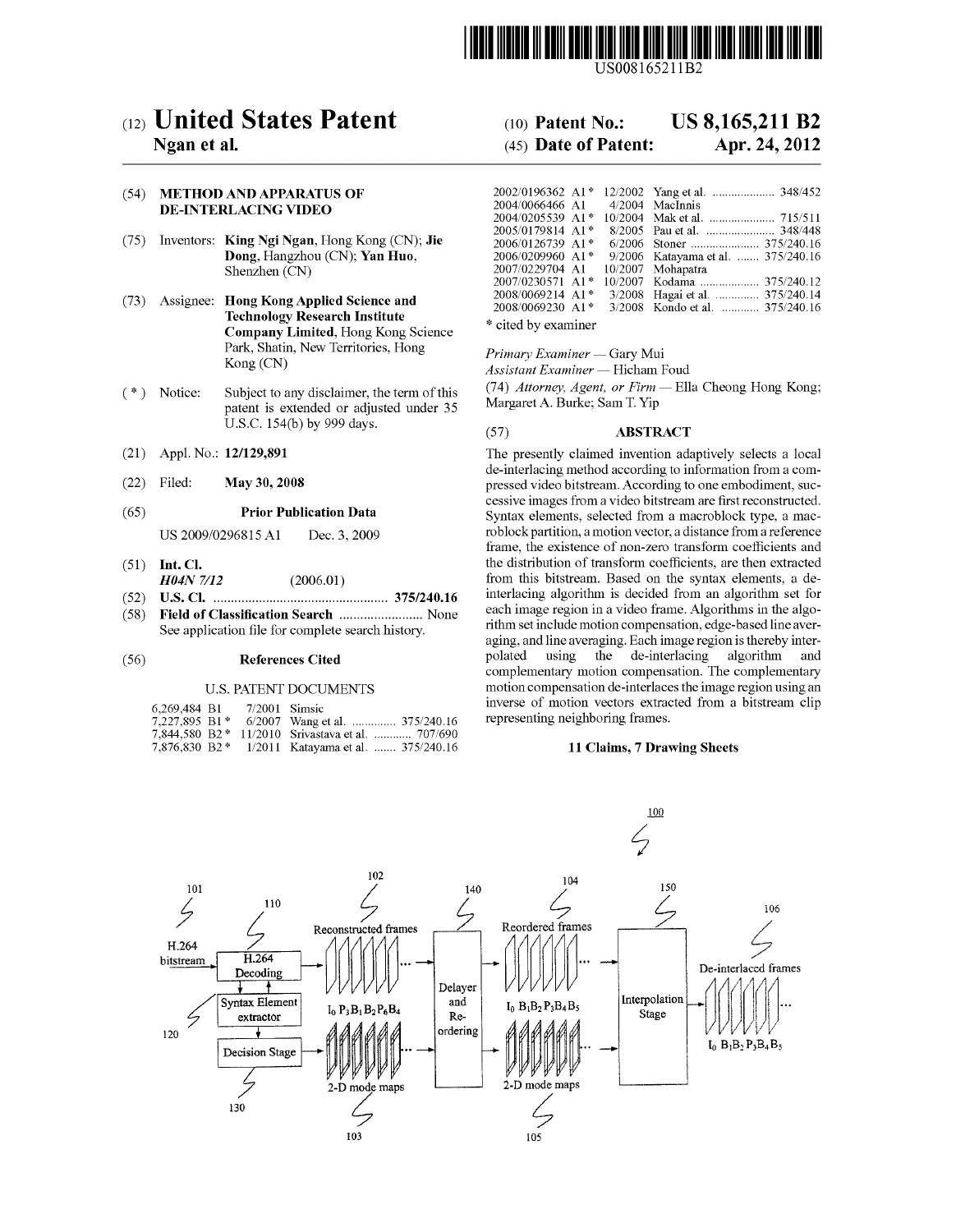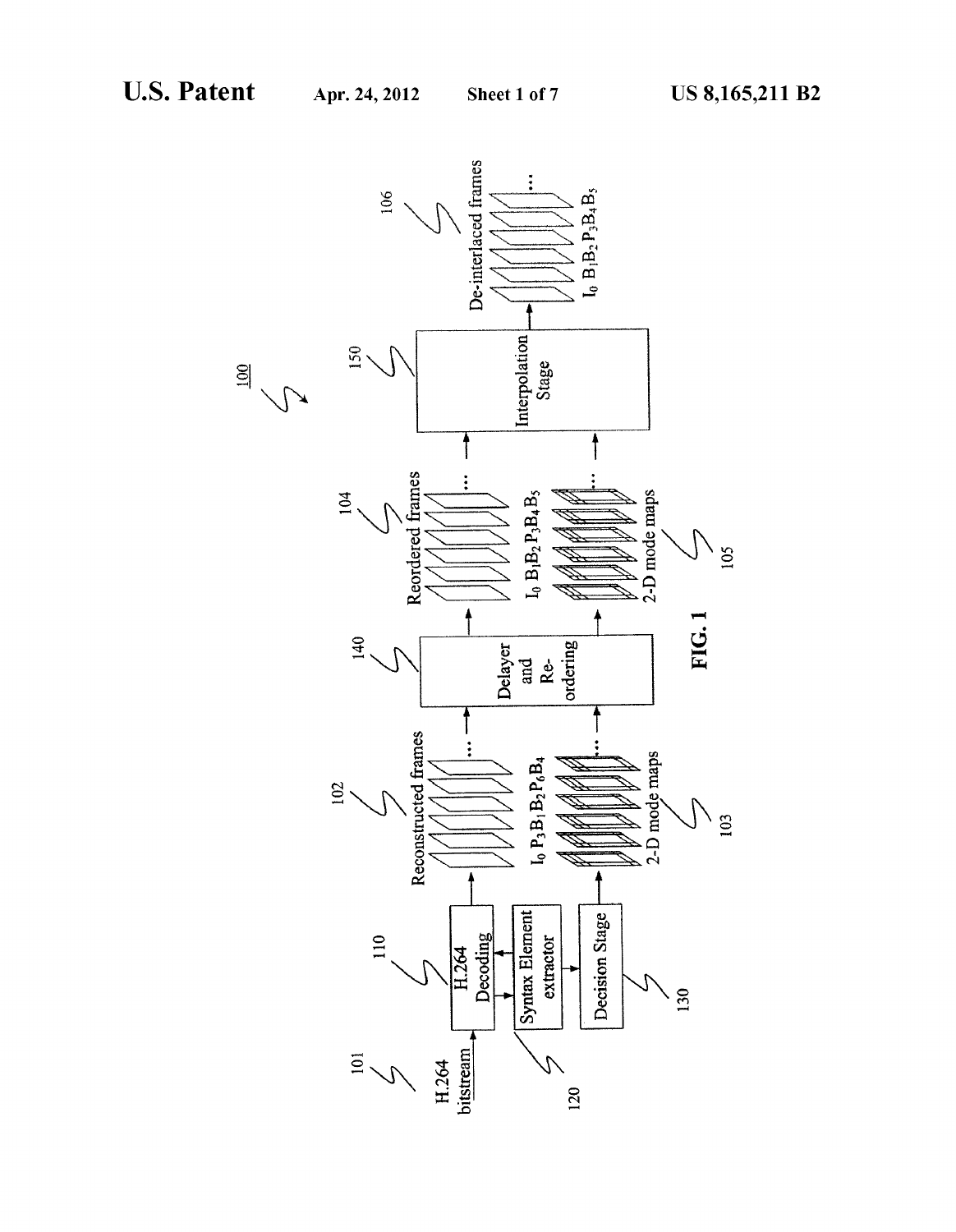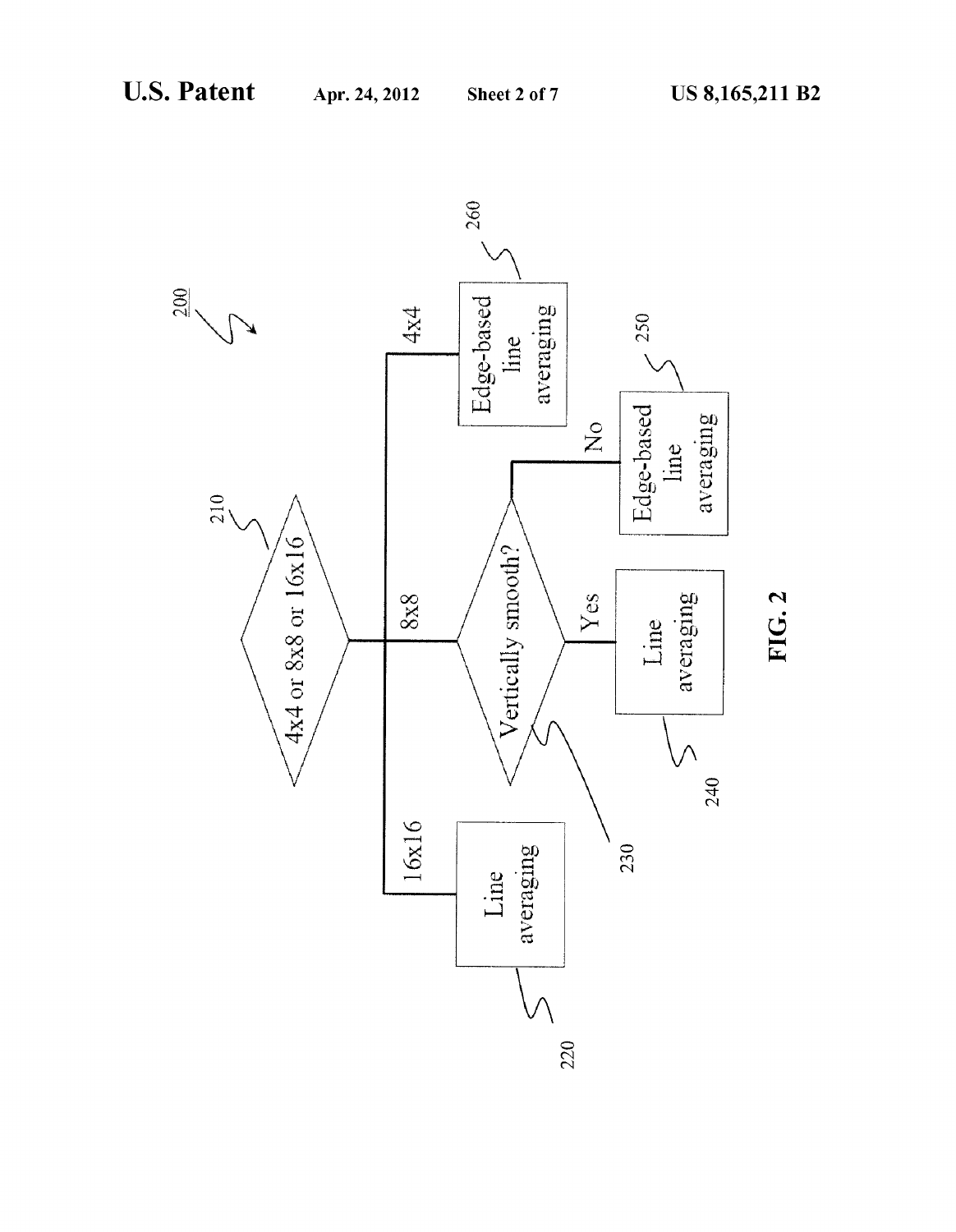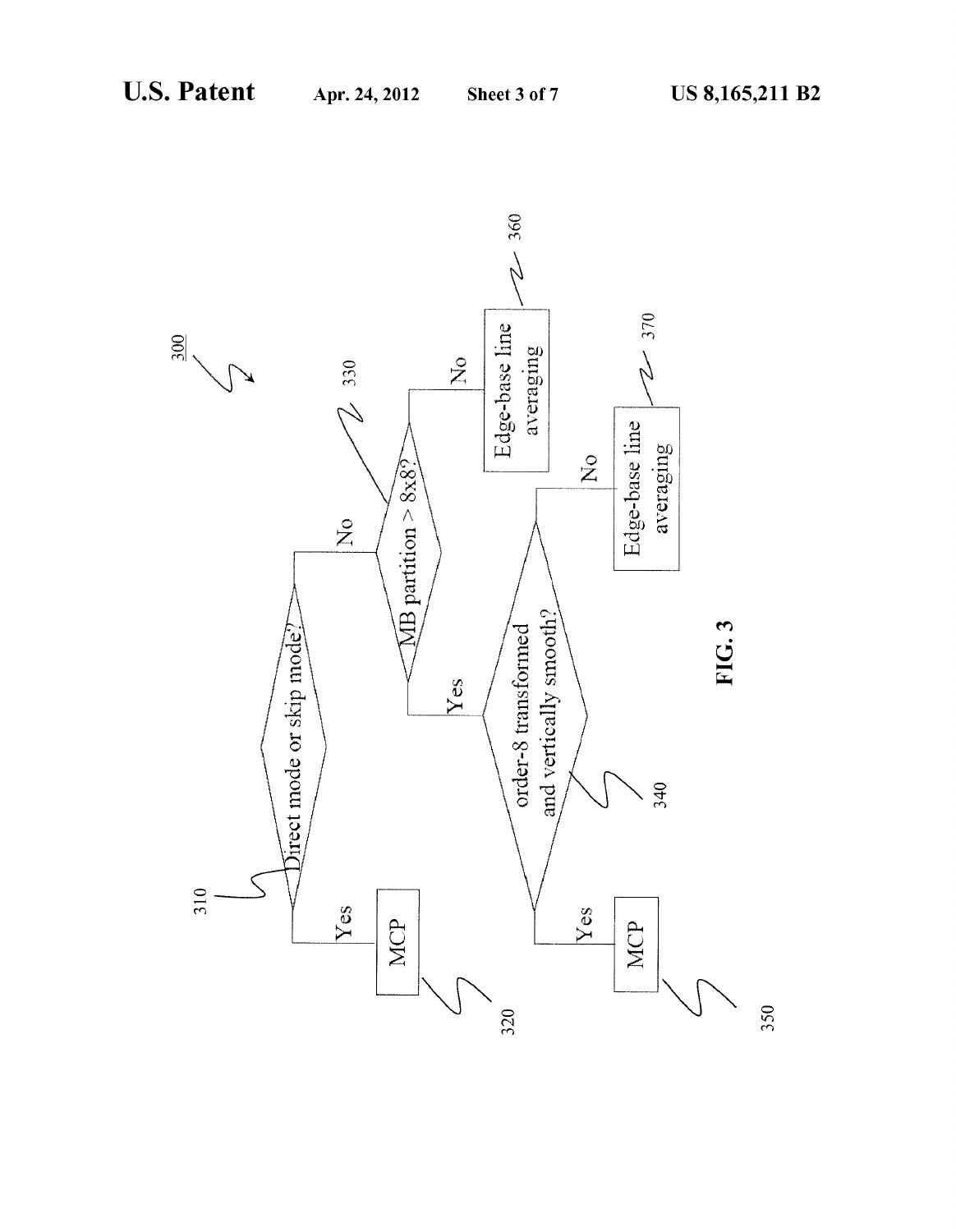FIG. 4

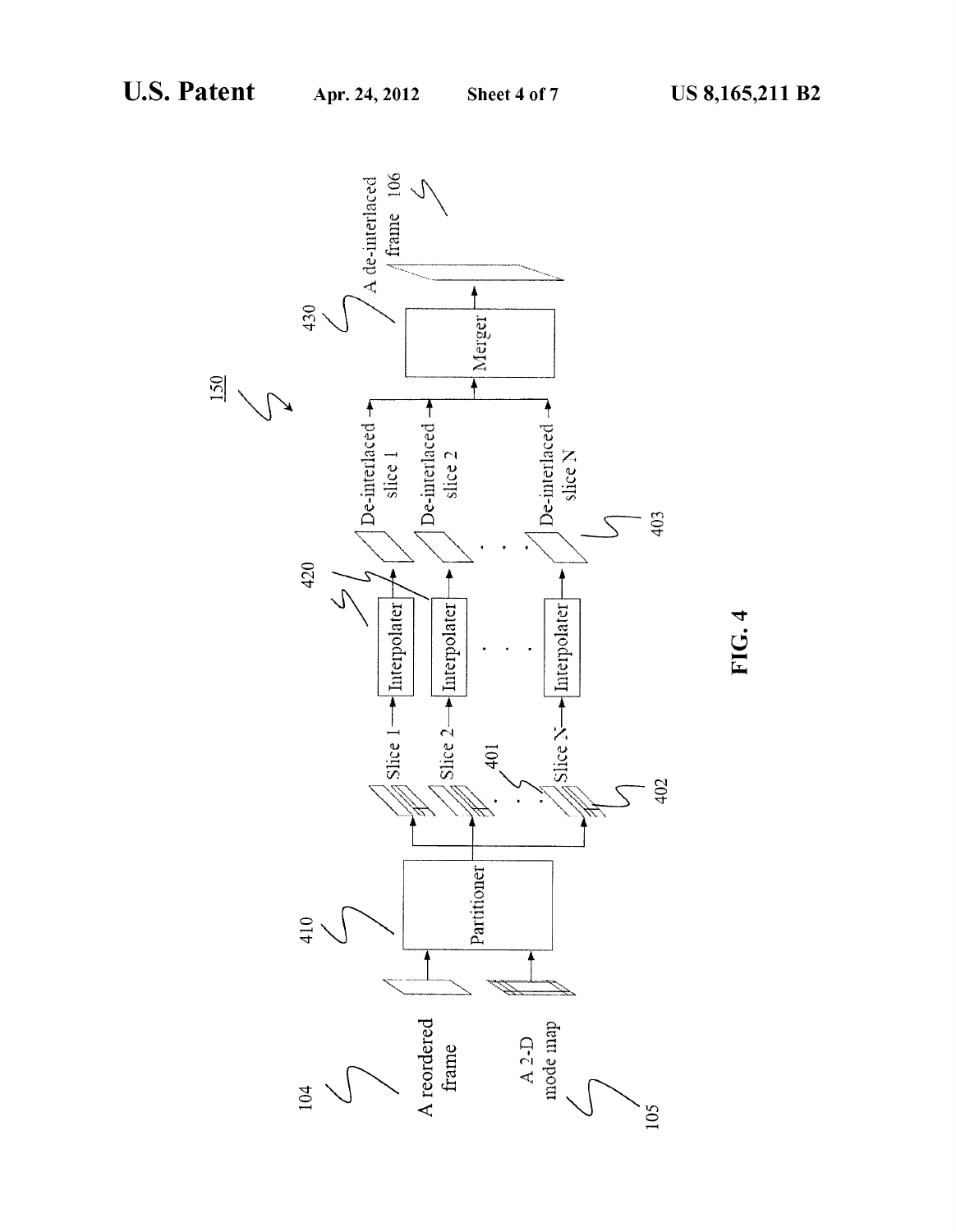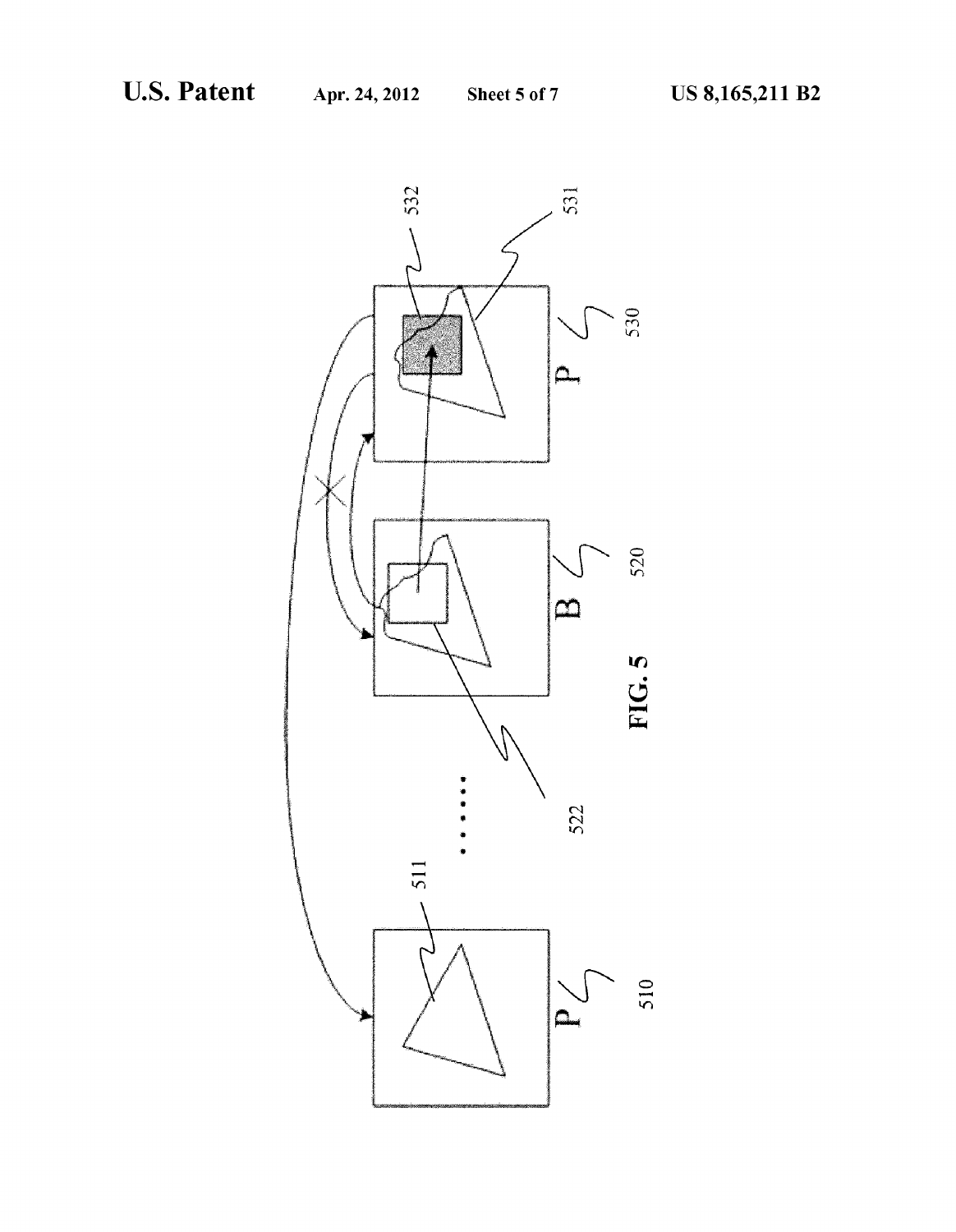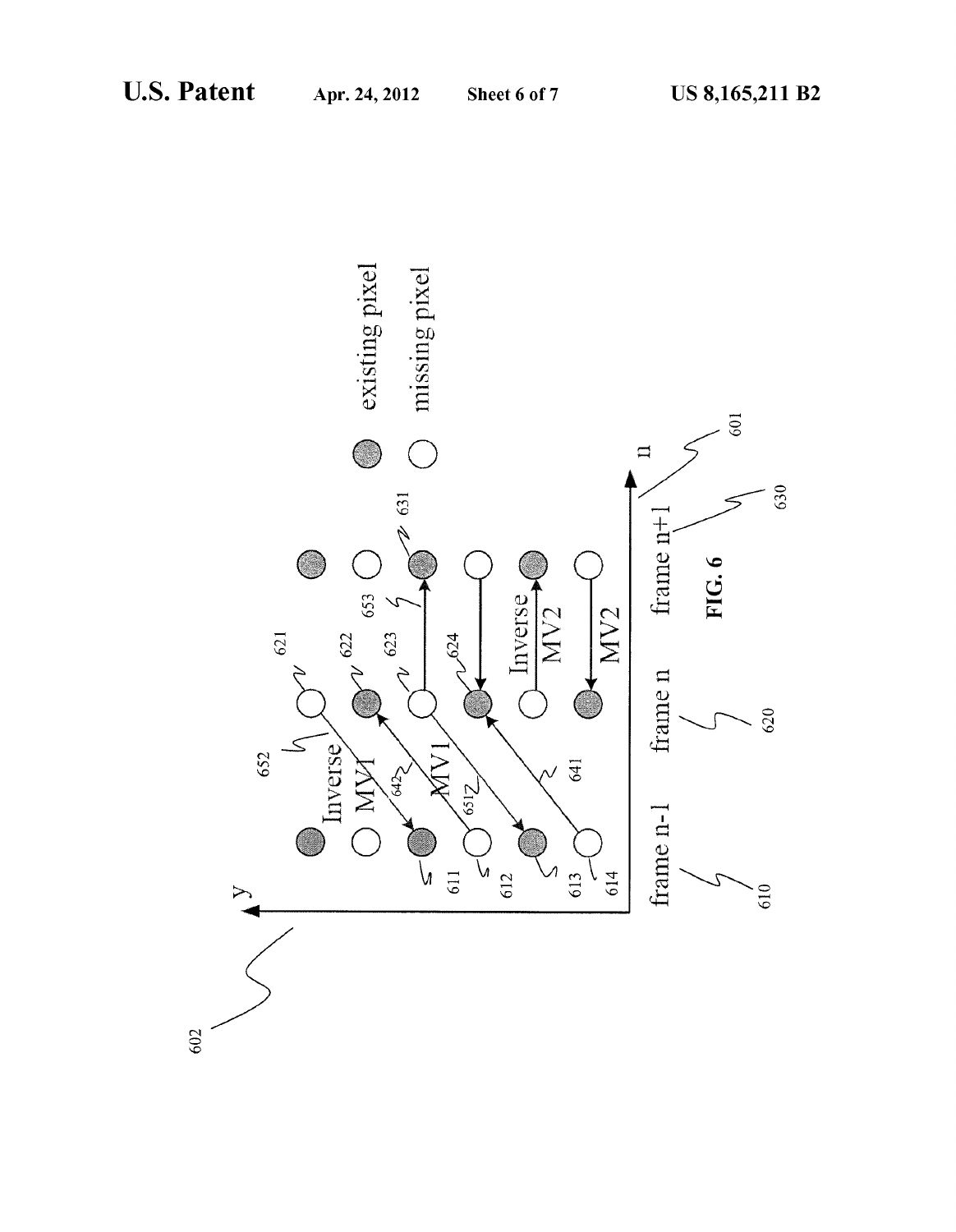

# FIG.7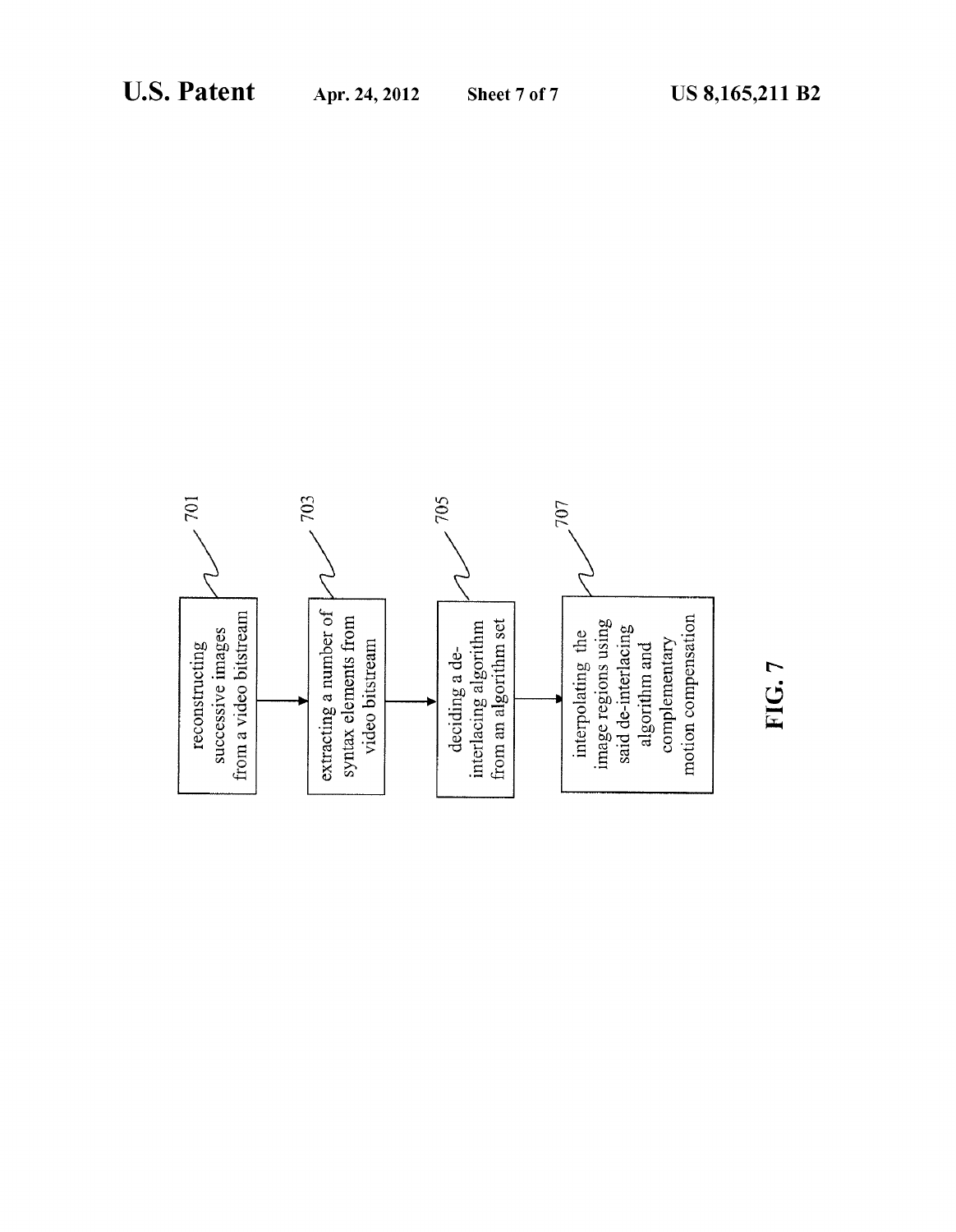10

## METHOD AND APPARATUS OF DE-INTERLACING VIDEO

#### TECHNICAL FIELD

The present invention relates generally to video process ing. More particularly, aspects of the invention relate to meth ods and apparatus for de-interlacing video.

#### BACKGROUND OF THE INVENTION

Many known TV and video standards, such as NTSC, utiliZe interlacing for video coding. For example, odd or even lines of an image are draWn on the screen alternatively for every  $60<sup>th</sup>$  of a second, with each line being updated at a frame 15 rate of 30 frames per second. One reason is that traditional, long established display devices such as CRT televisions could not support high refresh rate for full frame. Through video interlacing, flickering can be reduced due to persistence of vision effect while the vertical resolution can be main- 20 tained.

In modern display devices that do not support display of interlaced video, such as LCD display types, de-interlacing has to be applied to interlaced video to obtain the missing lines in each of the odd line and even line frames by interpo- 25 lation.

#### SUMMARY OF THE INVENTION

This presently claimed invention adaptively selects a local 30 de-interlacing method according to the information from the compressed video bitstreams, and is compatible With parallel implementation.

A video frame can be de-interlaced by many methods, including line averaging, edge-base line averaging, and 35 tion. motion compensation. Among these methods, motion com pensation is often more preferred because it can provide a superior image quality compared to line averaging.

In general, the macroblocks in a coded video can be clas sified into intra-coded macroblocks and inter-coded macrob- 40 locks. While intra-coded macroblocks are coded Without adopting motion compensation, such kind of macroblocks may actually involve motion. HoWever, since they are tem porally too far away from their reference fields, motion compensation is not utilized as a coding method in video stan- 45 dards.

Aspects of the presently claimed invention have been developed to make full use of the information from com pressed video bitstreams, such as an H.264 bitstream, in order to enhance the chance of applying motion compensation, 50 hereinafter referred as complementary motion compensation.

One type of information to be considered in determining de-interlacing methods is the size of the macroblock partition, Which indicates the smoothness of motion and textures. tion of the transform coefficients, which reflects the presence of edges. Additionally, motion vector is also taken into account for finding the reference blocks in temporally neighboring fields.

reference block in non-referred neighboring fields such as When they are not indicated by the video bitstream, When the reference fields indicated by the video bitstream are temporally too far aWay. Complementary motion compensation allows finding a 60

In certain embodiments, the method of decoding the video 65 bitstream includes reconstructing successive images from a video bitstream; extracting a plurality of syntax elements

from the video bitstream; deciding a de-interlacing algorithm from an algorithm set for each image region in a video frame based on the syntax elements; and interpolating the image regions using the de-interlacing algorithm and complemen tary motion compensation.

The complementary motion compensation de-interlaces the image regions using the inverse of motion vectors extracted from the bitstream clip representing neighboring frames. In one exemplary embodiment, it interpolates image pixels from an immediately neighboring frame based on the inverse of a motion vector, Wherein said motion vector points to the current frame from said immediately neighboring frame.

Advantageously, the algorithm set further includes line averaging, edge-base line averaging and motion compensa tion.

The method may also include storing the results of decid ing a de-interlacing algorithm for each image region in an array.

The decision of using a de-interlacing algorithm may be based on syntax elements such as: macroblock types, mac roblock partitions, motion vectors, the distance from the ref erence frame, the existence of non-zero transform coefficients or the distribution of transform coefficients.

The method may be applied to video bitstream coded under video standards such as AVS and H.264.

Other aspects of the claimed invention are also disclosed.

# BRIEF DESCRIPTION OF DRAWINGS

Embodiments of the invention are described in more detail hereinafter with reference to the drawings, in which:

FIG. 1 is a block diagram illustrating a de-interlacing sys tem in accordance With an embodiment of the claimed inven

FIG. 2 is a How chart for determining the mode of de interlacing for intra-coded marcoblocks in the decision stage.

FIG. 3 is a How chart for determining the mode of de interlacing for inter-coded marcoblocks in the decision stage.

FIG. 4 is a block diagram illustrating the interpolation stage.

FIG. 5 depicts the scenario Where complementary motion compensation is used in accordance With an embodiment of the claimed invention.

FIG. 6 depicts the method of complementary motion com pensation for interpolating missing pixels by reference to existing pixels in immediately neighboring frames in accor dance With an embodiment of the claimed invention.

FIG. 7 is a How chart representing embodiments of the claimed method.

#### DETAILED DESCRIPTION

Another type of information to be considered is the distribu-55 frames are disclosed herein. In the following description, Improved methods and apparatus for de-interlacing video numerous specific details, including macroblock sizes, frame sequences, image patterns, pixel patterns, and the like are set forth. HoWever, from this disclosure, it Will be apparent to those skilled in the art that modifications, including additions and/or substitutions may be made without departing from the scope and spirit of the invention. In other circumstances, specific details may be omitted so as not to obscure the invention. Nonetheless, the disclosure is Written as to enable one skilled in the art to practice the teachings of the embodiments of the invention Without undo experimentation.

> FIG. 1 is a block diagram illustrating a de-interlacing sys tem 100 in accordance With an embodiment of the claimed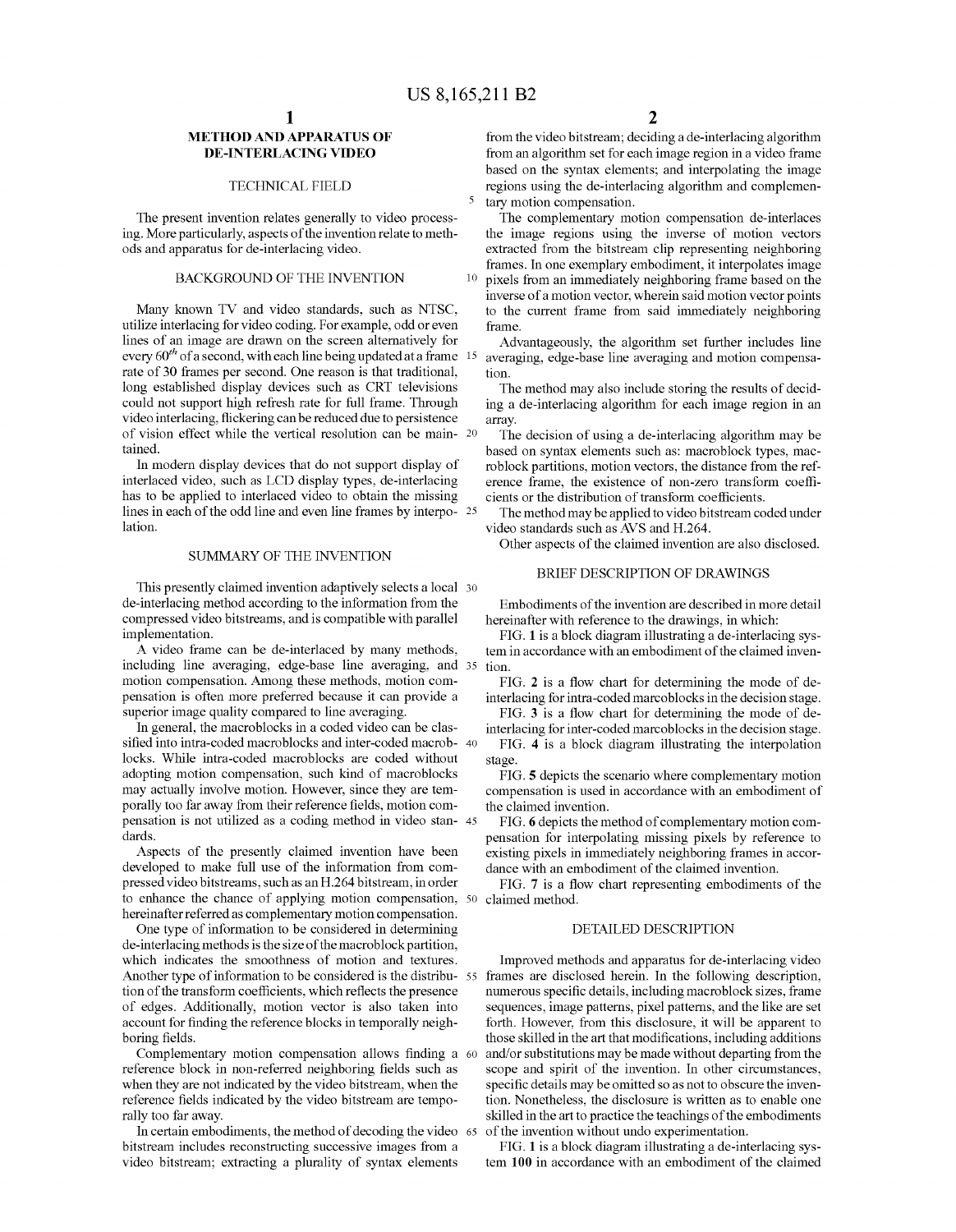invention. The de-interlacing system 100 converts interlaced video signals into non-interlaced video signals by interpolat ing the missing lines in a frame. To begin With, video bit stream 101 received from transmitter or storage media is fed into a video decoding module 110. In an exemplary embodi ment, the video bitstream 101 and video decoding module 110 is compatible With the H.264 industrial standard. The video decoding module 110 decodes the video bitstream 101 and reconstructs the video frames 102. A syntax element extractor 120 also extracts syntax elements from the video  $10$ bitstream 101. In an exemplary embodiment, information such as macroblock types, macroblock partitions, motion vectors, the distance from the reference frame, the existence of non-zero transform coefficients and the distribution of transform coefficients are extracted.

The syntax elements are provided to a decision stage 130 Which determines the modes of de-interlacing for various regions of a video frame. In one exemplary embodiment, each region corresponds to a macroblock in a video frame, While such macroblock is processed in a subsequent interpolation 20 stage 150 by a dedicated processing unit (not shown). In another exemplary embodiment, the decision stage 130 out put decisions for de-interlacing mode as two-dimensional arrays, also referred hereinafter as 2-D mode maps 103. Each 2-D mode map corresponds to a reconstructed video frame 25 102. The de-interlacing mode, also referred as interpolation method, for each processing unit (not shoWn) is determined based on the values of syntax elements. HoWever, the syntax elements may not necessarily reflect the real motion, due to the encoding strategies and the restriction of the standards. It 30 is therefore important to select the proper de-interlacing mode for an image region. In certain situations, Where motion exists but the decision stage 130 determines the de-interlacing algorithm other than motion compensation according to the syntax elements from syntax element extractor 120, the pres- 35 ently claimed invention determines complementary motion compensation as the de-interlacing mode by analyzing the real motion, such that the interpolation stage 150 can replace the non-motion-compensation method With the motion com pensation one and accord better With the real motions of the 40 video sequences.

The reconstructed video frames 102 and corresponding 2-D mode maps 103 are then received by a delayer and re-ordering unit 140. The delayer and re-ordering unit 140 delays each of the reconstructed frames 102 and rearranges 45 the same into a sequence of re-ordered frames 104 according to temporal order. The 2-D mode maps 102 are also rear ranged based on the sequence of the corresponding re-or dered frames into re-ordered 2-D mode maps 105. Both the reordered frames 104 and the re-ordered 2-D mode maps are 50 subsequently input to an interpolation stage 150. The inter polation stage 150 de-interlaces the re-ordered frames 104 according to the decisions on corresponding re-ordered 2-D mode maps 105. Consequently, the interpolation stage 150 outputs de-interlaced frames 106 for display by a display 55 device (not shoWn).

In one exemplary embodiment, the decision stage 130 and interpolation stage 150 canbe implemented independently by separate processing units, including but not limited to digital signal processors, microprocessors, FPGAs and ASICs.

60

FIG. 2 is a How chart for the decision stage 200 to deter mine the mode of de-interlacing for intra-coded marcoblocks in the decision stage of FIG. 1. According to an exemplary embodiment, at partition-checking step 210, the partition of the macroblock is obtained from the syntax elements and 65 examined. Processing continues at first line averaging step 220 if the partition is large, i.e.: 16x16 in the example. Pro

cessing continues at signal-checking step 230 if the partition is medium, i.e.: 8x8 in the example, While processing contin ues at first edge-based line averaging step 260 for small partition, i.e.:  $4\times4$  in the example.

At signal-checking step 230, the distribution of the trans form coefficients of the macroblock is examined. If the prediction errors of the content of the macroblock are vertically smooth, Which means that the prediction errors of the mac roblock are coded by 8x8 transforms and each 8x8 trans formed block does not have non-zero coefficients in the bottom 8x4 area, processing continues at second line averaging step 240. Otherwise, processing continues at second edgebased line averaging step 250.

At first line averaging step 220 and second line averaging step 240, line averaging, which is simple and efficient for vertically smooth areas, i.e., areas Without vertical aliasing, is determined as the mode of de-interlacing for the macroblock. At first edge-based line averaging step 260 and second edgebased line averaging step 250, edge-based line averaging, Which has outstanding performance for sharp and consistent edges inside the non-vertically-smooth areas, is determined as the mode of de-interlacing for the macroblock.

FIG. 3 is a How chart for determining the mode of de interlacing for inter-coded marcoblocks in the decision stage of FIG. 1. At mode-checking step 310, the video coding mode is checked. If the video stream is coded in direct mode or skip mode, processing continues at step 320. Otherwise process ing continues at partition-checking step 330.

At partition-checking step  $330$ , the size of the macroblock partition is examined. Processing continues at transform checking step 340 if the macroblock partition is large, i.e.: larger than 8x8 in the exemplary embodiment. Otherwise, processing continues at step 360.

At transform-checking step 340, it is examined from the syntax elements Whether the macroblock is encoded under 8x8 transform and Whether the prediction errors of the con tent of the macroblock are vertically smooth. If the macrob lock is 8x8 transformed and the prediction errors of the con tent are also vertically smooth (the concept of vertical smoothness can be referred back to paragraph 31), processing continues at step 350. Otherwise, processing continues at step 370.

At step 320 and step 350, motion compensation is deter mined as the mode of de-interlacing for the macroblock. At first edge based line averaging step 360 and second edge based line averaging step 370, edge-based line averaging is determined as the mode of de-interlacing for the macroblock.

FIG. 4 is a block diagram illustrating the interpolation stage 150 in FIG. 1. In the illustrated embodiment, interpo lation stage 150 is implemented by parallel processing of interpolaters 420 in parallel architecture. Initially, re-ordered frames 104 and 2-D mode maps 105 are provided by the delayer and re-ordering unit (not shown) to a partitioner 410. The partitioner 410 divide each re-ordered frame 104 into image slices 401 based on the number of CPU cores. The 2-D mode map 105 corresponding to the re-ordered frame 104 is also partitioned into sliced 2-D mode map 402. Each set of image slice 401 and sliced 2-D mode map 402 is input to a corresponding interpolater 420. The interpolater 420 refers to the decision information on the sliced 2-D mode map 402 and de-interlaces the image slice 401 With the proper mode. As such, different parts of an image field can be de-interlaced independently under the proper mode. In an exemplary embodiment, the mode of de-interlacing is chosen from line edging, edge-base line edging, motion compensation, and complementary motion compensation. After de-interlacing, each interpolater 420 outputs a respective de-interlaced slice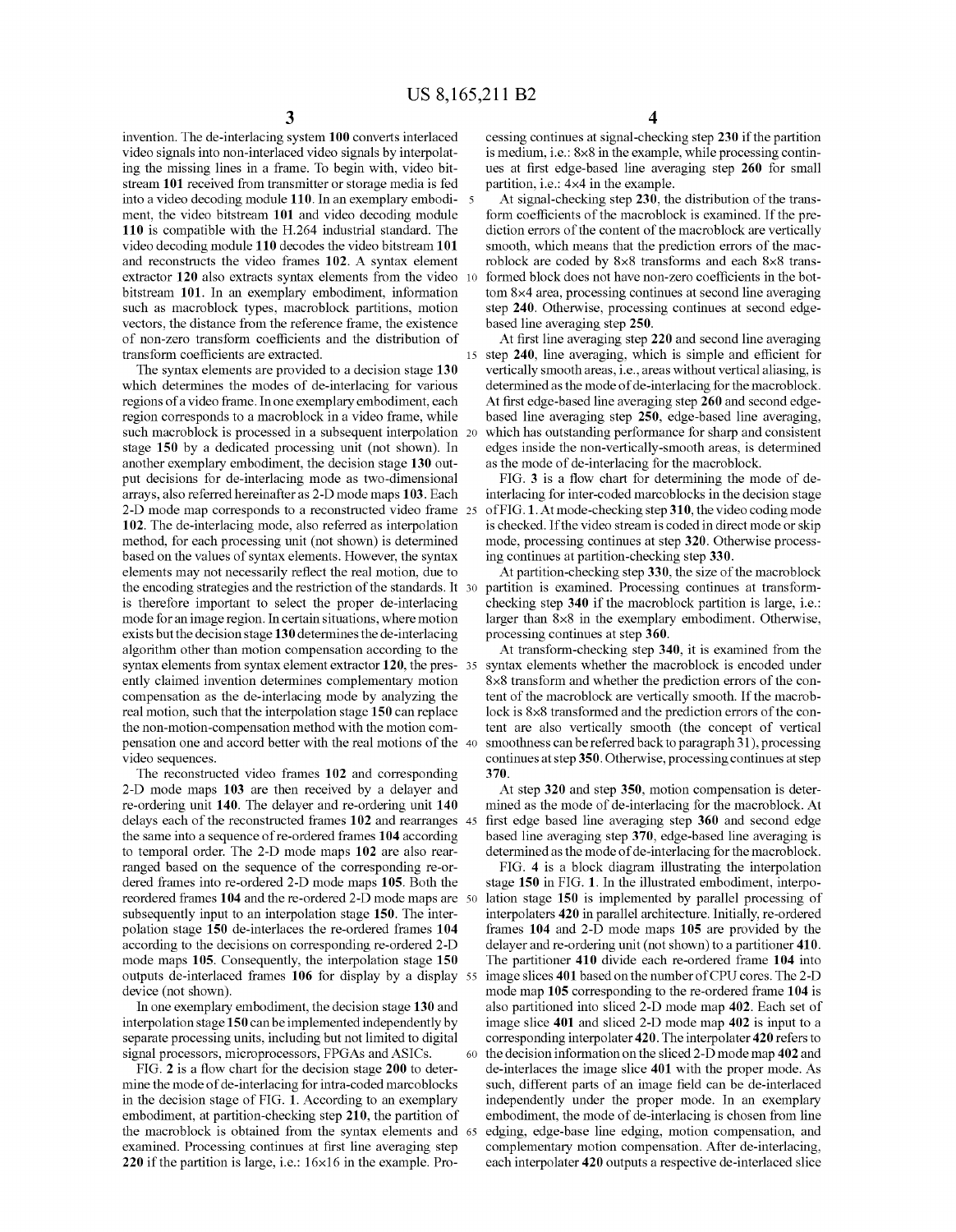403 Which is sent to a merger 430. The merger then assembles the de-interlaced slices 403 according to corresponding coor dinate information and generates a de-interlaced frame 106.

FIG. 5 shoWs the scenario, in Which complementary motion compensation is used, in accordance with an embodiment of the claimed invention. The complementary motion compensation (CMCP) according to the presently claimed invention can be referred as an updating process in the inter polation stage. CMCP is applied to the frames, hereinafter referred as target CMCP frames, Which, as restricted by the bitstreams, are located temporally far from their reference frames in the frame sequence. For example, target CMCP frames can be the P frames 530 in IBBPBBP sequence struc tures, Where IBBPBBP notates the sequential order of the relevant I frame, B frames and P frames. In a further exem plary embodiment, the target CMCP frames can be hierarchi cal B frames. More accurately speaking, CMCP is especially adopted When processing units (such as the interpolators in FIG. 4) process the macroblock in target CMCP frames, 20 Which is coded in intra mode. According to the How chart in FIG. 2, the de-interlacing mode, or interpolation method, is determined to be intra in the decision stage.

HoWever, it is common scenario that an intra-coded mac roblock 532 in the target CMCP frame 530 may contain 25 motion. When the later P frame 530 (Which is the target CMCP frame) is far from its reference frame, i.e., the earlier P frame 510, the macroblock 532 in the triangular object 531 cannot find a perfectly matching block in the reference frame 510. This is because the edge of the triangular object 511 has 30 changed over such a long interval. The encoder has no choice but to use intra mode to code the macroblock 532. Conse quently, the associated processing unit has to select intra-field interpolation method such as line averaging or edge-base line averaging. 35

Assuming the macroblock 532 actually contains motion, it has a perfectly matching block 522 in a previous B frame 520. HoWever, this B frame 520 cannot be referenced by the P frame 530 due to a restriction of the video coding standard. Under this circumstance, the quality of de-interlacing is actu- 40 ally superior if motion compensation is used, as compared to intra-field interpolation. In the decision stage according to the presently claimed invention, the motion of the macroblock 532 is taken into account. Accordingly, CMCP is chosen as the mode of de-interlacing to acquire better image quality. 45

FIG. 6 depicts the method of complementary motion com pensation for interpolating missing pixels by reference to existing pixels in immediately neighboring frames in accor dance With an embodiment of the claimed invention. For convenience of illustration, each frame is considered as a line 50 of pixels Which extend in the y direction 602. The x-axis 601 represents the time axis, While frame n-1 610, frame n 620, frame n+1 630 are shown in sequential order from left to right.

Frame n 620 is the target CMCP frame, in Which the CMCP is applied. The horiZontal and vertical coordinates represent 55 the time and line, respectively. Under CMCP, the immedi ately neighboring frame n-1 610 and frame n+1 630 are used as the references for de-interlacing frame n 620.

The existing pixels 622, 624 in frame n 620 are used as the references by the processing unit M in the frame  $n-1$  610 with 60 the motion vectors MV1 641, 642 (among syntax elements extracted from the bitstream) to interpolate missing pixels 612, 614. Furthermore, the reference and target blocks are perfectly matched. Therefore, the missing pixels 621, 623 in frame n 620 can be interpolated from pixels 611, 613 in frame 65 n-1 610 by motion vector 651, 652, Which are the inverse of MV1 641, 642.

In an exemplary embodiment, two blocks are taken as perfectly matched if the transform coefficients of M are all Zero as indicated by the coded block pattern (CBP) in the bitstream.

As the missing field of frame n and the existing fields of frames n-1 610 and n+1 630 have the same interlacing parity  $(i.e., odd or even)$ , the inverse motion vector  $651, 653$  always points to the existing pixels 613, 631 in frame n-1 610 and n+1 630. Therefore, both the existing pixels 613, 631 from frames n-1 610 and n+1 630 can be used as reference pixels to interpolate the missing pixel 623 in frame n 620. In such situation, the mean of the respective interpolation values Will be used as the final interpolation value. The CMCP can increase the usage of motion compensation method, Which is superior to intra-field method and can reduce flickers.

FIG. 7 is a How chart representing embodiments of the claimed method. One embodiment of the claimed method of decoding a video bitstream begins With reconstructing 701 successive images from a video bitstream followed by extracting 703 a plurality of syntax elements from said video bitstream. After extracting step 703, the deciding step 705 decides a de-interlacing algorithm from an algorithm set for each image region in a video frame based on said plurality of syntax elements followed by interpolating step 707 for interpolating each said image region using said de-interlacing algorithm or complementary motion compensation and complementary motion compensation de-interlaces said image region using the inverse of motion vectors extracted from neighboring frames.

The foregoing description of embodiments of the present invention are not exhaustive and any update or modifications to them are obvious to those skilled in the art, and therefore reference is made to the claims for determining the scope of the present invention.

We claim:

1. A method of decoding video bitstream, comprising: reconstructing successive images from a video bitstream; extracting a plurality of syntax elements from said video bitstream, wherein the syntax elements are selected from a macroblock type, a macroblock partition, a motion vector, a distance from a reference frame, exist ence of non-zero transform coefficients, or a distribution of transform coefficients;

deciding a de-interlacing algorithm from an algorithm set for each image region in a video frame based on said plurality of syntax elements, the deciding of the de interlacing algorithm comprising one of:

- adopting motion compensation as the de-interlacing algorithm for inter-coded macroblocks in neither direct mode nor skip mode, Wherein the macroblock partition is larger than 8x8, and Wherein the macrob locks are 8x8 transformed and prediction errors of content of the macroblocks are vertically smooth;
- adopting edge-based line averaging as the de-interlacing algorithm for inter-coded macroblocks in neither direct mode nor skip mode, Wherein the macroblock partition is larger than 8x8, and Wherein prediction errors of content of the macroblocks are neither 8x8 transformed nor vertically smooth; or
- adopting edge-based line averaging as the de-interlacing algorithm for inter-coded macroblocks in neither direct mode nor skip mode, Wherein the macroblock partition is not larger than 8x8; and

interpolating each said image region using said de-inter lacing algorithm and complementary motion compen sation; Wherein said complementary motion compensa tion de-interlaces said image region using an inverse of